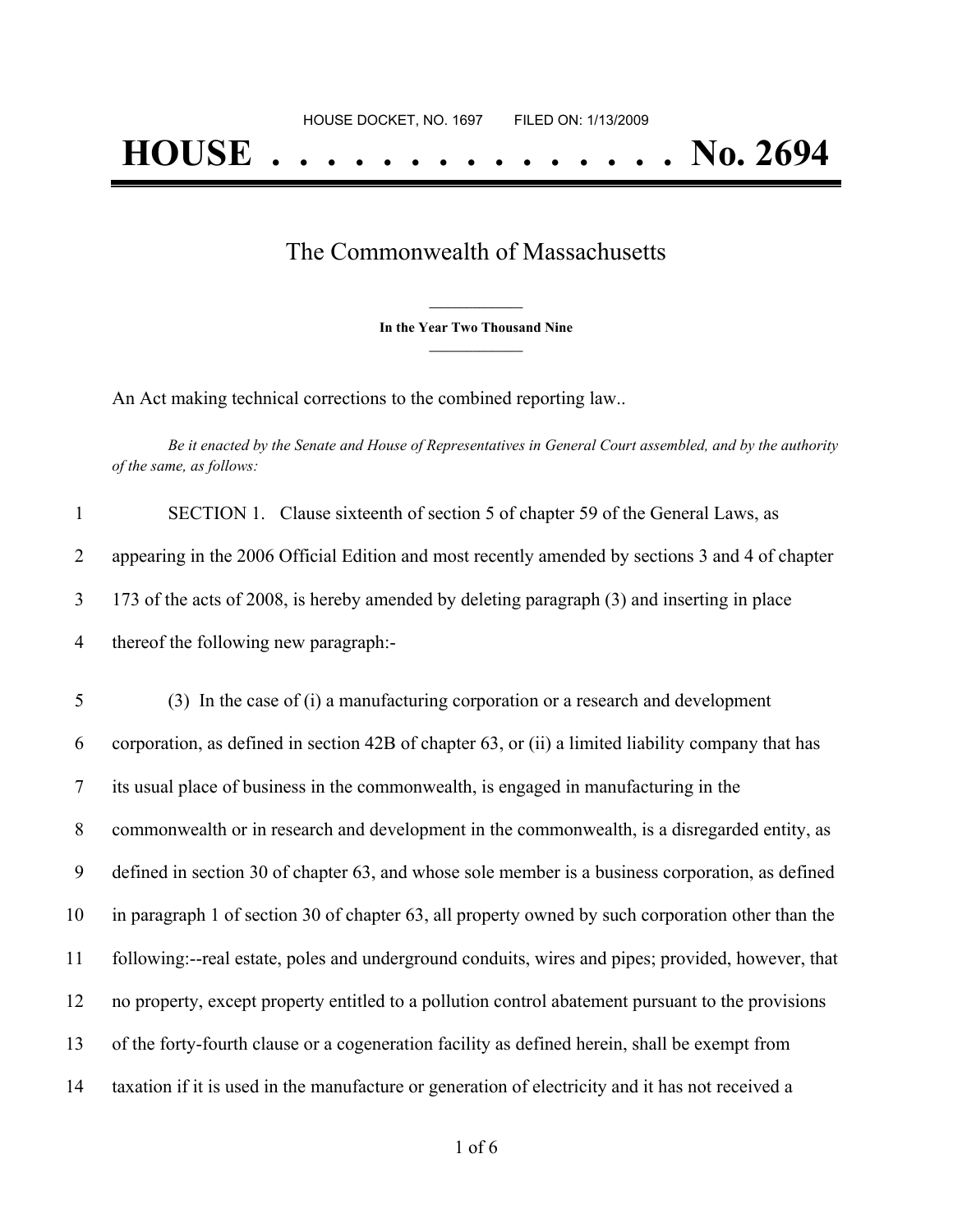| 15 | manufacturing classification effective on or before January 1, 1996. For the purposes of this       |
|----|-----------------------------------------------------------------------------------------------------|
| 16 | section, a cogeneration facility shall be defined as any electrical generating unit having power    |
| 17 | production capacity which, together with any other power generation facilities located at the       |
| 18 | same site, is not greater than 30 megawatts and which produces electric energy and steam or         |
| 19 | other form of useful energy utilized for industrial, commercial, heating, or cooling purposes.      |
| 20 | This clause, as it applies to a research and development corporation as defined in section 42B of   |
| 21 | said chapter 63 or a limited liability company engaged in research and development in the           |
| 22 | commonwealth as so described in subparagraph (ii), shall take effect only upon its acceptance by    |
| 23 | any city or town.                                                                                   |
| 24 | SECTION 2. Section 1 of chapter 63 of the General Laws, as appearing in the 2006                    |
| 25 | Official Edition, is hereby amended by striking out clause (b) in the definition of "net income"    |
| 26 | and inserting in place thereof the following clause:-                                               |
| 27 | losses sustained in other taxable years, except to the extent the financial institution may         |
| 28 | deduct such losses pursuant to section 32B;                                                         |
| 29 | SECTION 3. Paragraph (a) of section 32B of said chapter 63 of the General Laws, as                  |
| 30 | appearing in section 48 of chapter 173 of the acts of 2008, is hereby amended by adding the         |
| 31 | following sentence:-                                                                                |
| 32 | With respect to the elimination of dividends, dividends paid among unitary affiliates shall         |
| 33 | be eliminated irrespective of whether the dividends were paid from earnings and profits             |
| 34 | generated during tax years in which the affiliates filed on a separate entity or combined basis for |
| 35 | Massachusetts purposes.                                                                             |
|    |                                                                                                     |

of 6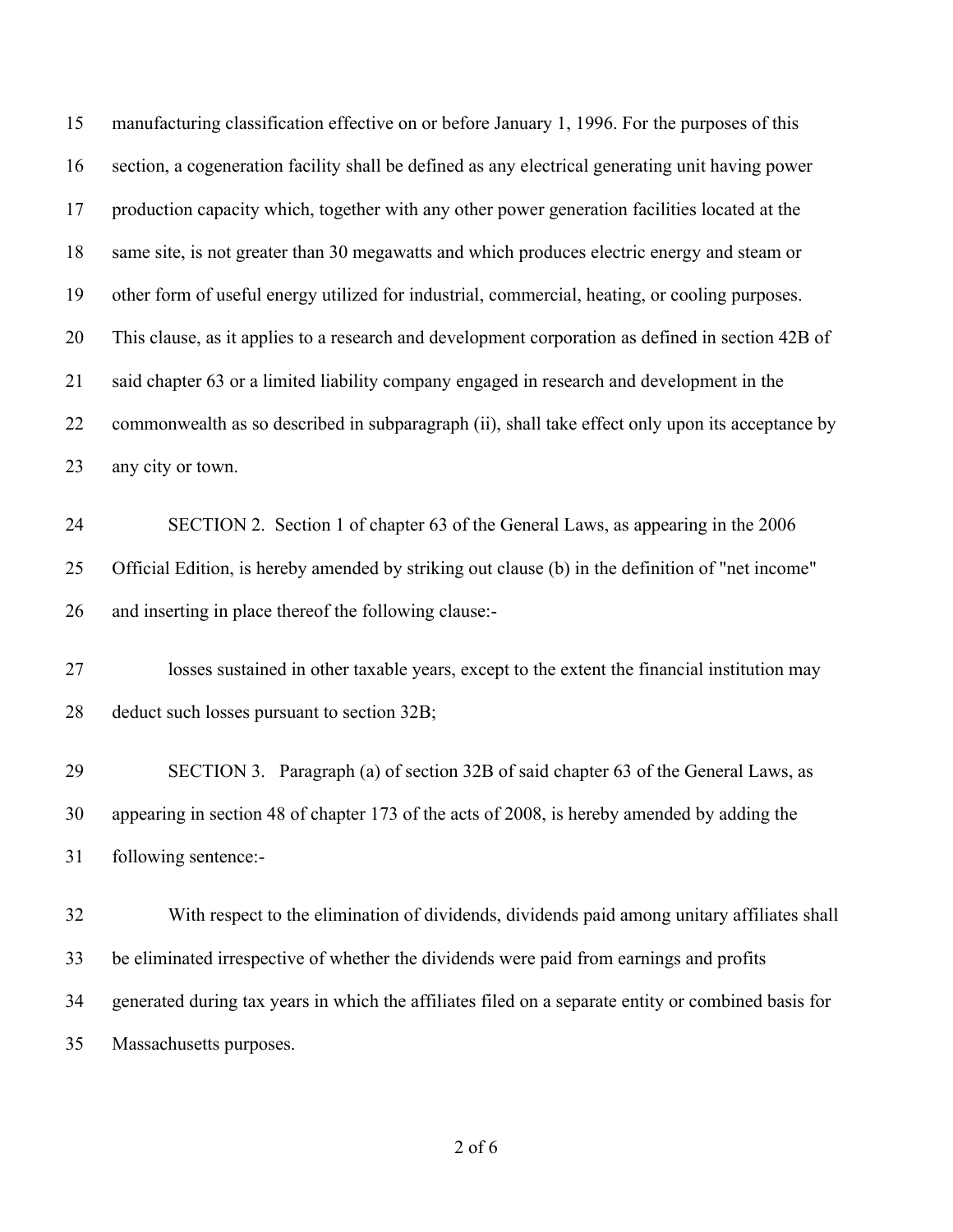- SECTION 4. Subsection (c)(1)(3) of said section 32B of said chapter 63 of the General Laws, as appearing in said section 48 of said chapter 173, is hereby further amended by striking out clauses (i) - (iii) and inserting in place thereof the following clauses:-
- (i) any member incorporated in the United States or formed under the laws of the United States, any state, the District of Columbia, or any territory or possession of the United States, but excluding any member where at least 80 percent of the gross income from all sources of the member in the tax year is active foreign business income as defined in Internal Revenue Code Section 861 (c)(1)(B);
- (ii) any member, regardless of the place incorporated or formed outside the United States, if the average of its property, payroll, and sales factors within the United States is 20 per cent or more. For purposes of this determination, M.G.L. c. 63, section 38(g) shall apply.

 (iii) any member that earns more than 20 per cent of its gross income, directly or indirectly, from intangible property or service-related activities the costs of which generally are deductible for federal income tax purposes, whether currently or over a period of time, against the business income of other members of the group, but only to the extent of the net income and apportionment factors related thereto. However, the inclusion of such income and apportionment factors does not apply if the exceptions to the related party add back provisions under sections 31I, 31J, and 31K would otherwise apply to the intercompany transactions at issue. For purposes of this provision, the exceptions under sections 31I, 31J, and 31K shall be applicable to intercompany transactions related to intangible property or service-related activities that are subject to this provision. A worldwide election shall be effective only if made on a timely-filed, original return for a taxable year by the members of the combined group subject to tax under this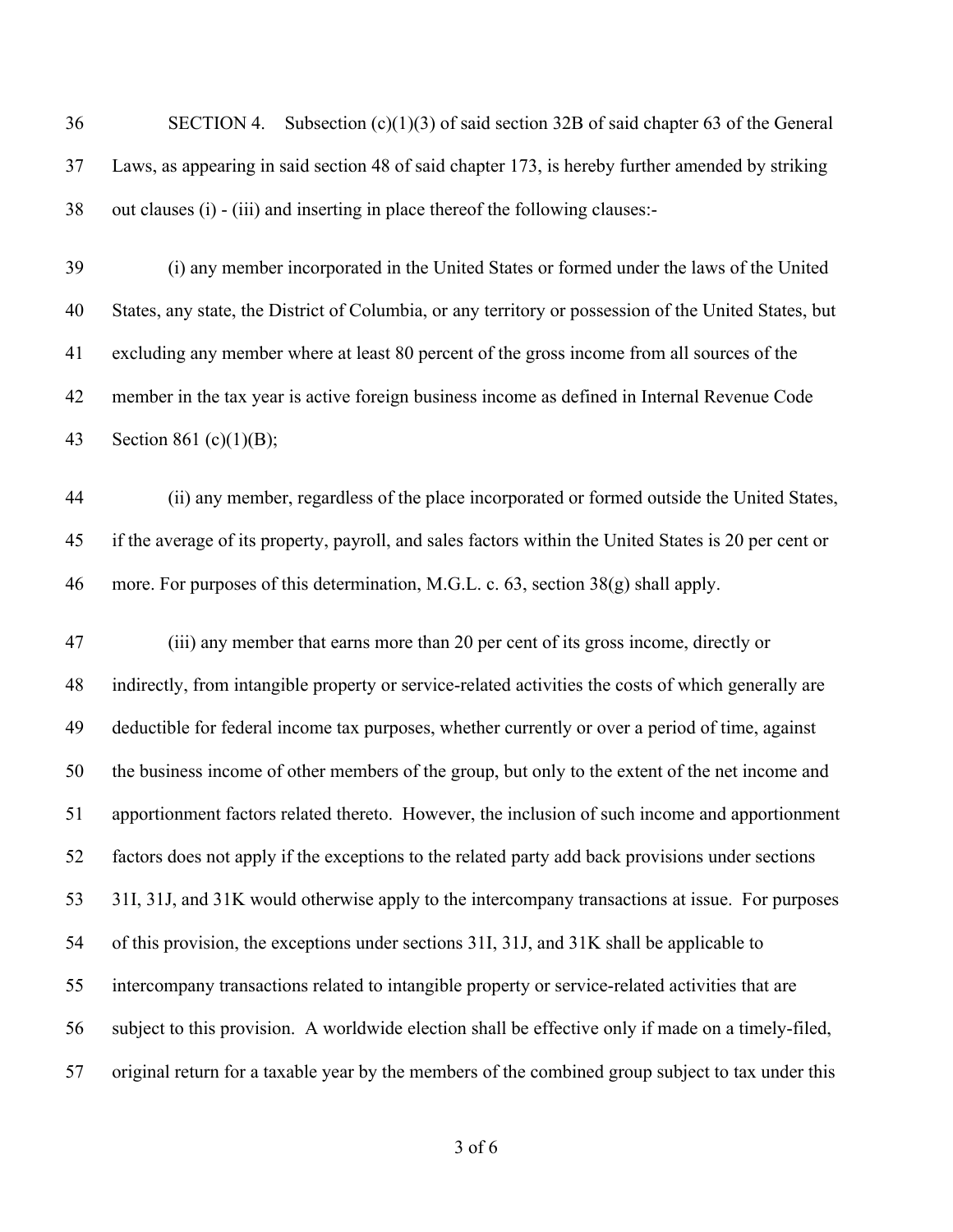chapter. A worldwide election shall be binding for and applicable to the taxable year for which it is made and all taxable years thereafter for a period of 10 years, subject to regulations adopted by the commissioner.

 SECTION 5. Subsection (f) of said section 32B of said chapter 63 of the General Laws, as appearing in said section 48 of said chapter 173, is hereby amended by striking out clause (iii) and inserting in place thereof the following clause:-

 (iii) the application of any carry forwards, including the sharing of any net operating loss or tax credit carry forwards that are attributable to the activities of the combined group's unitary business, which shall provide for the liberal sharing of such attributes among each member of the group, including financial institutions and utility corporations irrespective of any limitation on the deduction for losses sustained in other taxable years that is otherwise imposed under section 1 or 52A of this chapter, but the carry forward of losses, credits or other tax benefits that arise before the effective date of this section shall be available only to the extent permitted by law as in effect before the effective date; and

 SECTION 6. Subsection (g) of said section 32B of said chapter 63 of the General Laws, as appearing in said section 48 of said chapter 173, is hereby further amended by striking out clause (iii) and inserting in place thereof the following clause:-

 (iii) The commissioner shall study the use and revenue impact of the affiliated group election provided by this subsection in the first 3 years in which the election is available and shall provide a report to the clerks of the house of representatives and the senate who shall forward the same to the house of representatives and the senate committees on ways and means and to the joint committee on revenue not later than March 15, 2013. Any taxpayer participating

of 6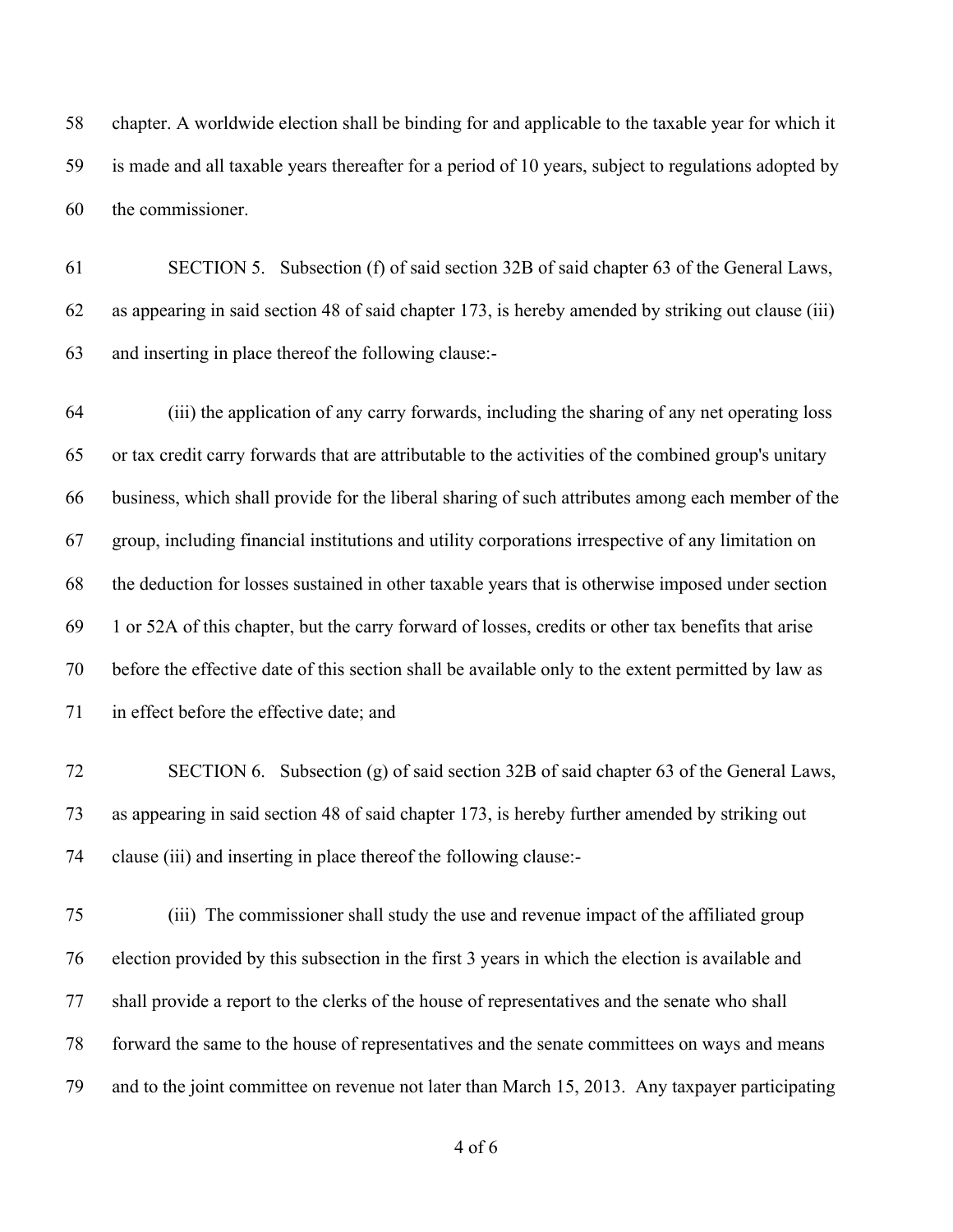in an affiliated group election under this subsection shall provide to the commissioner a copy of its most recently filed Federal Form 851, recomputed to account for entities owned more than 50 per cent by members of the affiliated group, and a copy of the most recent federal corporate tax return(s) filed by members of the affiliated group, provided that the report by the commissioner shall include only aggregate information, and shall not identify information relating to particular taxpayers.

 SECTION 7. Chapter 63 of the General Laws as appearing in the 2006 Official Edition is hereby amended by inserting after section 32D the following section:-

 Section 32E. If two or more domestic business corporations or foreign corporations participated in the filing of a consolidated return of income to the federal government, the net income measure of their excises imposed under section 32 may, at their option, be assessed upon their combined net income, in which case the excise shall be assessed to all said corporations and collected from any one or more of them. The commissioner may require corporations that have made such election to report the income measure and the non-income measure of the excise, and the minimum excise if applicable, all as set forth in section 32 on a single form; provided, however, that nothing in this section shall be construed to eliminate the requirement that each corporation participating in a combined return compute its non-income measure and the minimum excise if applicable in accordance with said section 32.

98 Where such election is made, each and every member of the consolidated group subject to taxation under section 32 shall be included in such return of combined net income. The combined net income shall be determined as follows: (a) the taxable net income of each such corporation apportioned to this commonwealth pursuant to the provisions of section 38 shall first